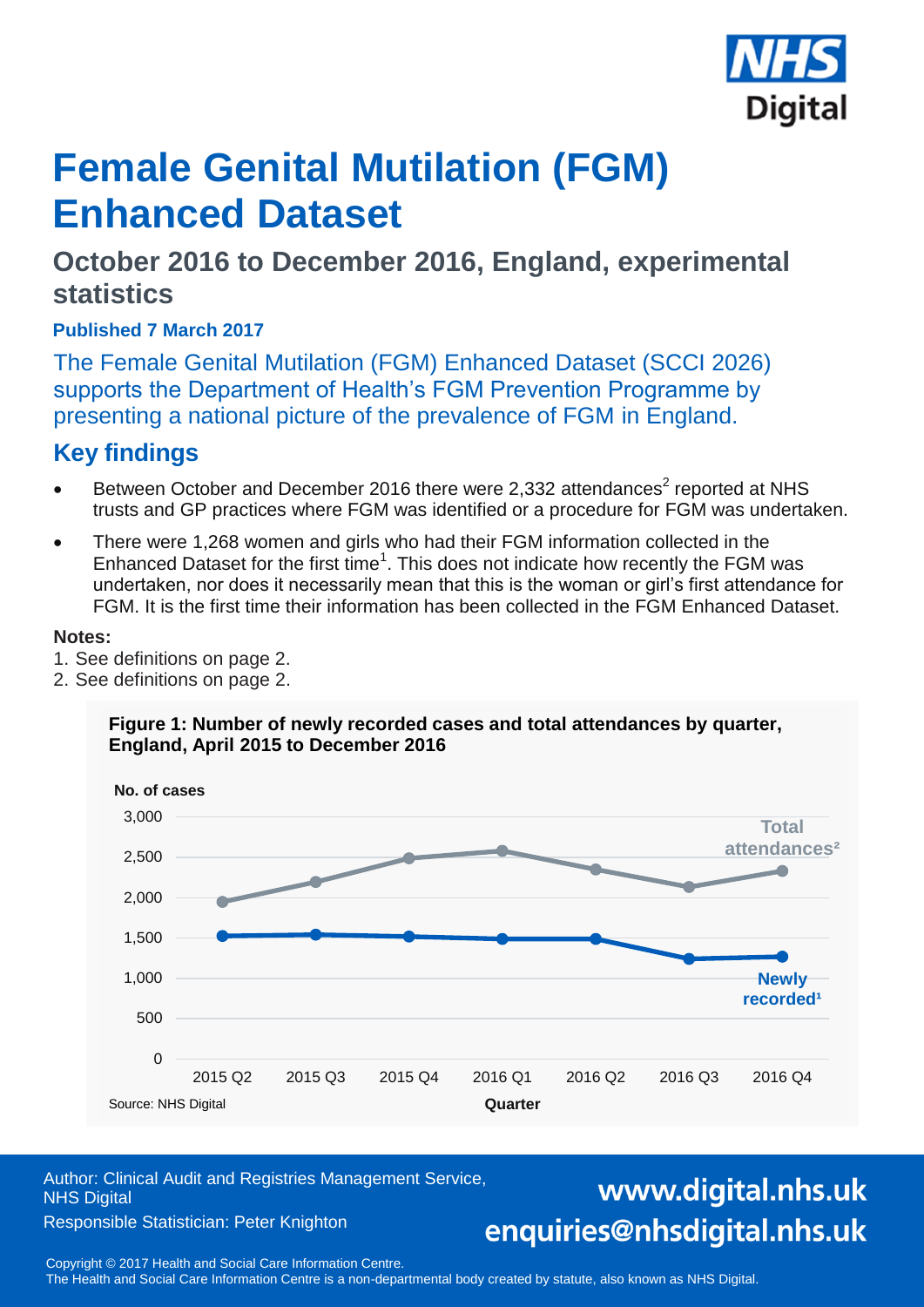# **Contents**

| <b>Key findings</b>                                                               | 1  |
|-----------------------------------------------------------------------------------|----|
| <b>Definitions</b>                                                                | 2  |
| <b>Introduction</b>                                                               | 4  |
| Main findings                                                                     | 4  |
| <b>Summary</b>                                                                    | 5  |
| <b>Chapter 1: Submissions</b>                                                     | 6  |
| Number of submitting organisations                                                | 6  |
| Number of attendances                                                             | 7  |
| <b>Chapter 2: Newly recorded women and girls, and total</b><br><b>attendances</b> | 8  |
| <b>FGM Type</b>                                                                   | 9  |
| Age at attendance                                                                 | 10 |
| Country of birth                                                                  | 11 |
| Country where FGM was undertaken                                                  | 12 |
| <b>Treatment function</b>                                                         | 13 |
| Deinfibulation                                                                    | 14 |
| <b>Chapter 3: Reference</b>                                                       | 15 |
| <b>Notes</b>                                                                      | 15 |
| <b>Definitions</b>                                                                | 17 |

### <span id="page-1-0"></span>**Definitions**

<sup>1</sup> **Newly Recorded** women and girls with FGM are those who have had their FGM information collected in the FGM Enhanced Dataset for the first time. This will include those identified as having FGM and those having treatment for their FGM.

'Newly recorded' does not necessarily mean that the attendance is the woman or girl's first attendance for FGM.

2 **Total Attendances** refers to all attendances in the reporting period where FGM was identified or a procedure for FGM was undertaken. Women and girls may have one or more attendances in the reporting period. This category includes both newly recorded and previously identified women and girls.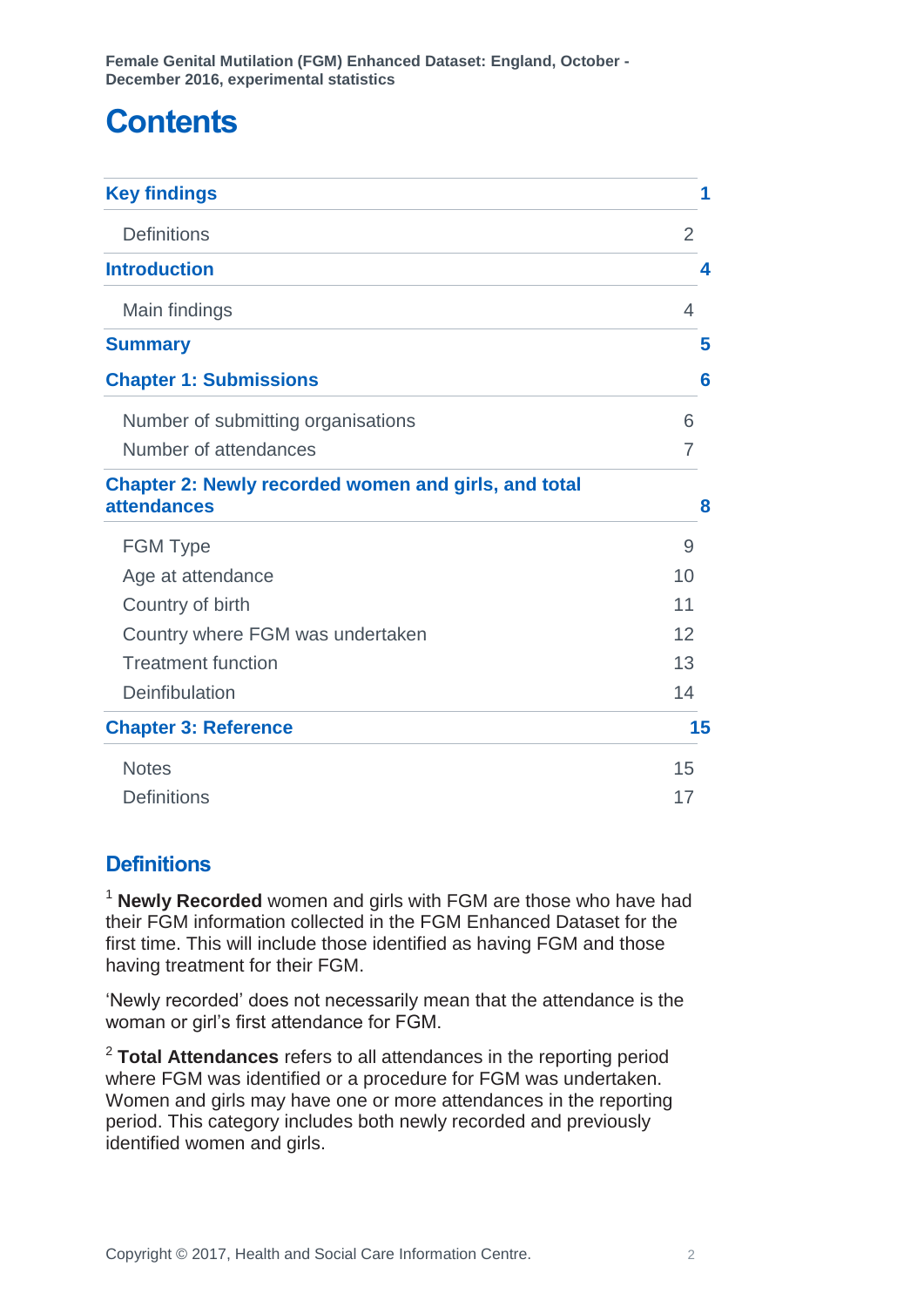# **This is an Experimental Statistics publication**



**This document is published by NHS Digital, part of the Government Statistical Service**

Experimental statistics are official statistics which are published in order to involve users and stakeholders in their development and as a means to build in quality at an early stage. It is important that users understand that limitations may apply to the interpretation of this data. More details are given in the report.

All official statistics should comply with the UK Statistics Authority's Code of Practice for Official Statistics which promotes the production and dissemination of official statistics that inform decision making.

Find out more about the Code of Practice for Official Statistics at [www.statisticsauthority.gov.uk/assessment/code-of-practice](http://www.statisticsauthority.gov.uk/assessment/code-of-practice)

Find out more about Experimental Statistics at [https://gss.civilservice.gov.uk/wp-content/uploads/2016/02/Guidance](https://gss.civilservice.gov.uk/wp-content/uploads/2016/02/Guidance-on-Experimental-Statistics_1.0.pdf)[on-Experimental-Statistics\\_1.0.pdf](https://gss.civilservice.gov.uk/wp-content/uploads/2016/02/Guidance-on-Experimental-Statistics_1.0.pdf)

#### **ISBN 978-1-78386-959-6**

This report is of particular interest to the Department of Health in support of the FGM Prevention Programme. It may also be of interest to healthcare providers and commissioners to monitor the quality and effectiveness of services, to researchers and charities working on this subject and to members of the public.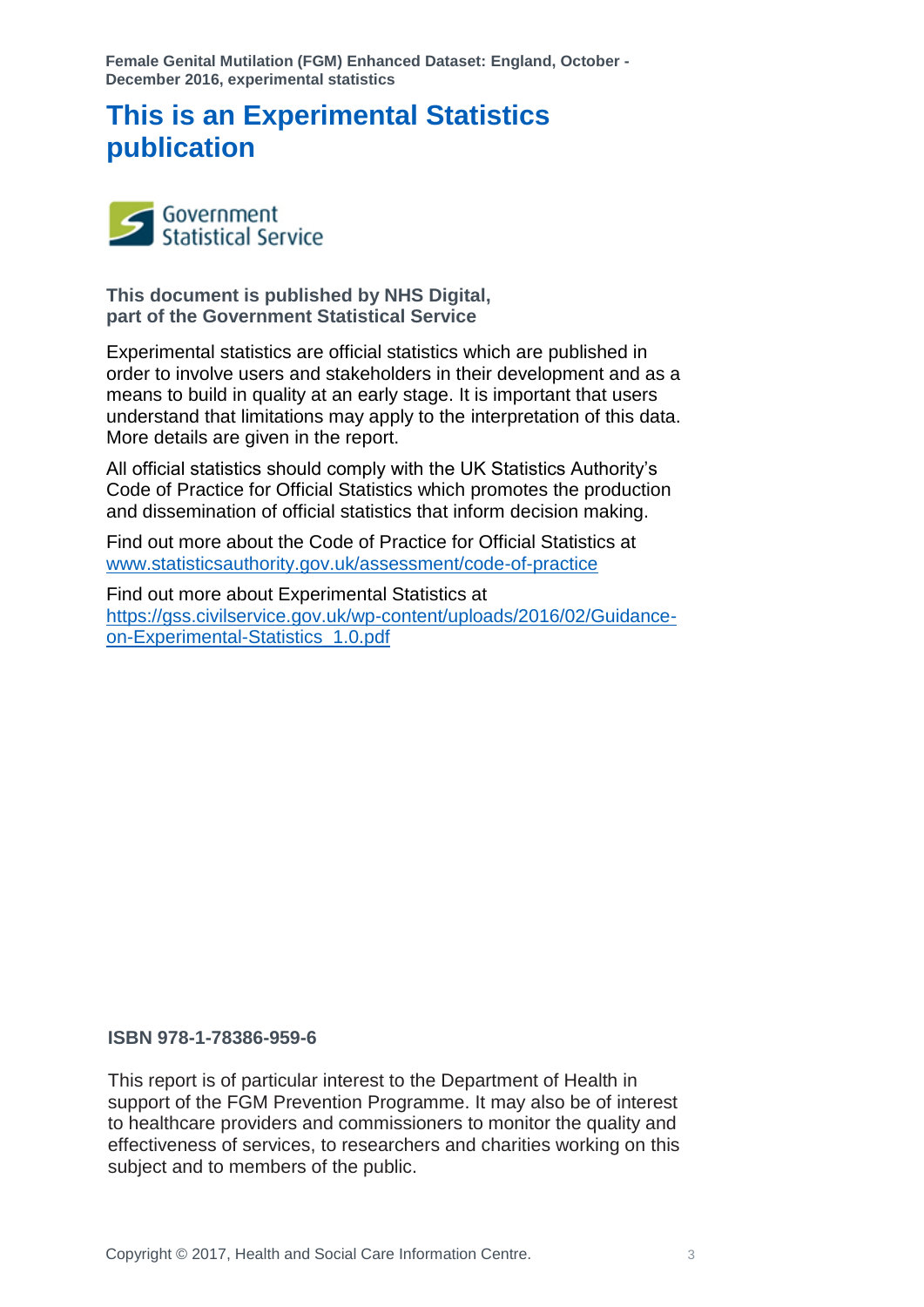### <span id="page-3-0"></span>**Introduction**

Female Genital Mutilation (FGM) refers to procedures that intentionally alter or cause injury to the female genital organs for non-medical reasons. FGM has been [illegal](https://www.gov.uk/female-genital-mutilation-help-advice) in the United Kingdom (UK) since 1985, with the law being strengthened in 2003 to prevent girls travelling from the UK and undergoing FGM abroad.

The FGM Enhanced Dataset [\(FGMED\)](http://www.digital.nhs.uk/fgm) supports the Department of Health's [FGM Prevention Programme](http://content.digital.nhs.uk/media/18622/FGM-Prevention-Programme-Guidance-Statement-September-2015/pdf/FGM_Prevention_Programme_Guidance_Statement_September_2015.pdf) by presenting a national picture of the prevalence of FGM in England. Data is collected by healthcare providers in England, including acute hospital providers, mental health providers and GP practices. Since the FGMED collection began in April 2015, over 1,200 newly recorded women and girls have been identified every quarter (see Figure 1).

This quarterly report covers attendances between October and December 2016. Additional analyses and breakdowns by Local Authority, NHS Trust and Clinical Commissioning Group (CCG) are provided on the publication [landing page.](http://www.hscic.gov.uk/pubs/fgmdec16) An [Annual Report](http://www.hscic.gov.uk/pubs/fgm1516) covering the 2015-16 collection year was published on 21 July 2016. The [Data](http://www.hscic.gov.uk/pubs/fgmdec16)  [Quality Statement](http://www.hscic.gov.uk/pubs/fgmdec16) accompanying this report provides further information on the publication and data. The technical standard [\(SCCI](http://content.digital.nhs.uk/isce/publication/scci2026)  [2026\)](http://content.digital.nhs.uk/isce/publication/scci2026) for the dataset provides further information on the collection.

Organisations were requested to ensure all data for the period October 2016 to December 2016 was complete in the collection system by the beginning of February 2017. The collection system allows updates to historic information. The extract for this report was taken on 6 February 2017.

### <span id="page-3-1"></span>**Main findings**

There were 1,268 newly recorded cases of FGM reported and 2,332 total attendances where FGM was identified or a procedure for FGM was undertaken. Since the FGMED collection began in April 2015, over 1,200 newly recorded women and girls have been identified every quarter (see Figure 1).

### **Participation**

93 NHS trusts and 24 GP practices submitted one or more FGM attendance record. It is mandatory for acute hospital providers, mental health providers and GP practices to submit to the FGMED (SCCI 2026 [Information Standards Notice\)](http://content.digital.nhs.uk/media/16780/2026122014isn/pdf/2026122014isn.pdf).

### **Place of residence**

Almost one out of every two cases relate to women and girls from London NHS Commissioning Region [\(NHSCR\)](http://www.england.nhs.uk/about/regional-area-teams/): 49 per cent of newly recorded cases and 49 per cent of total attendances. Outside of London, an average of more than 10 newly recorded cases per month were recorded in Birmingham (115 women and girls) – to the nearest five – Manchester (55) and Bristol (50) Local Authorities.

**Over**

**1,200**

**newly recorded women and girls with FGM were recorded every quarter since April 2015.**

Almost one out of every two newly recorded women and girls live in London NHS Commissioning Region (49 per cent).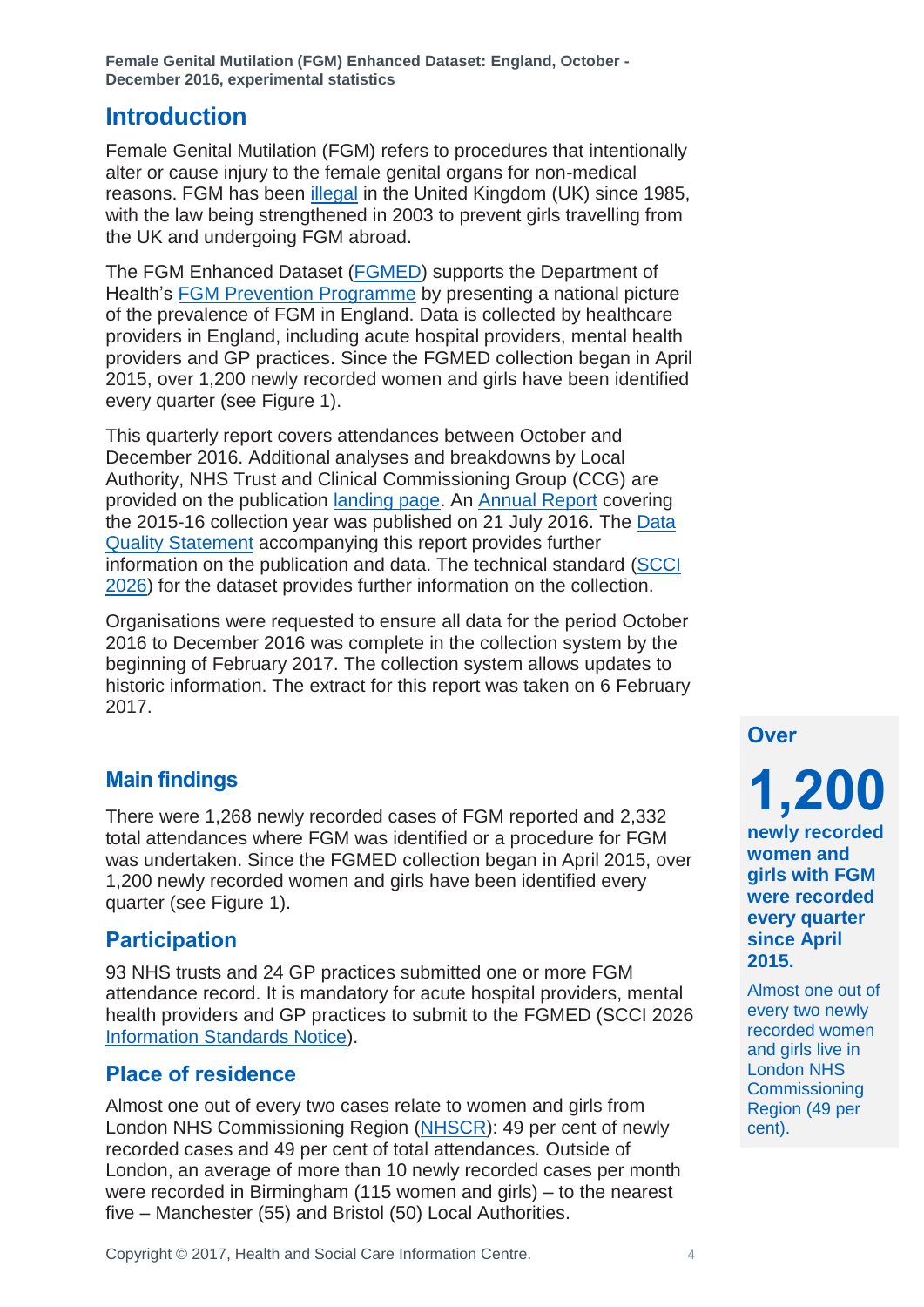# **Summary**

Between October and December 2016, 1,268 women and girls with FGM were recorded in the FGM Enhanced Dataset for the first time. **Where information about these women and girls was recorded** …



For other data items below, the proportion of known values varies between 32 and 100 per cent.



<span id="page-4-0"></span>

**93 per cent** were seen in a maternity services or gynaecology

setting.







 $\blacksquare$ Midwifery Service  $\blacksquare$ Obstetrics  $\blacksquare$ Mental Health  $\blacksquare$ Gynaecology  $\blacksquare$ Paediatric Specialties  $\blacksquare$ Other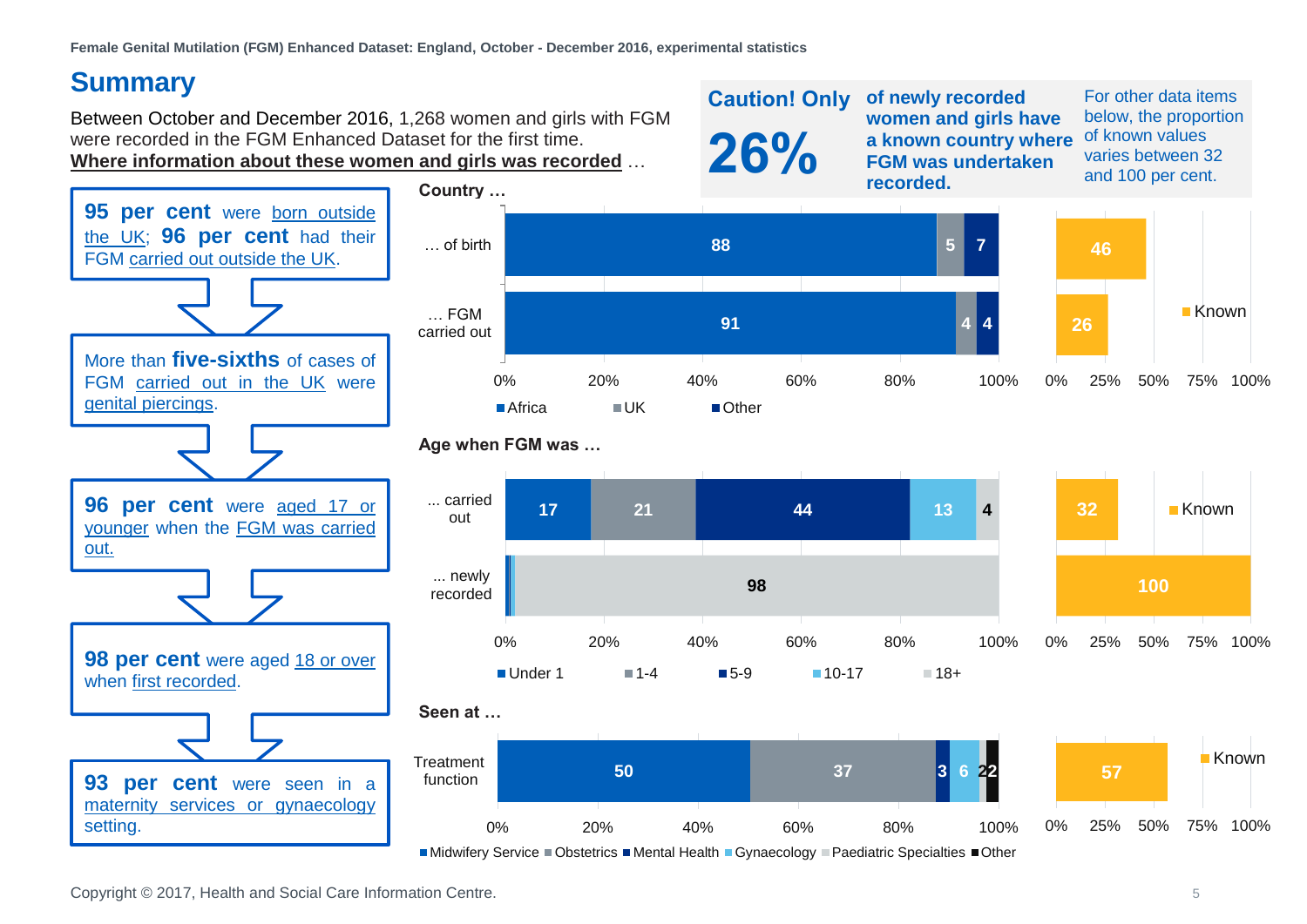# <span id="page-5-0"></span>**Chapter 1: Submissions**

### <span id="page-5-1"></span>**Number of submitting organisations**

### **Table 1.1: Number of organisations submitting attendance data by quarter, England, April 2015 to December 2016**

|                                                  |                |      |      |      |      |                |                | <b>Number</b> |
|--------------------------------------------------|----------------|------|------|------|------|----------------|----------------|---------------|
|                                                  | 2015           | 2015 | 2015 | 2016 | 2016 | 2016           | 2016           | Any           |
|                                                  | Q <sub>2</sub> | Q3   | Q4   | Q1   | Q2   | Q <sub>3</sub> | Q <sub>4</sub> | time          |
| Organisation type                                |                |      |      |      |      |                |                |               |
| <b>NHS trust</b>                                 | 72             | 84   | 90   | 95   | 92   | 93             | 93             | 133           |
| providing mental<br>health services <sup>1</sup> | 1              | 5    | 10   | 12   | 8    | 7              | 8              | 18            |
| not providing mental                             |                |      |      |      |      |                |                |               |
| health services <sup>®</sup>                     | 71             | 79   | 80   | 83   | 84   | 86             | 85             | 115           |
| GP practice                                      | 7              | 14   | 29   | 23   | 32   | 34             | 24             | 83            |
| Total                                            | 79             | 98   | 119  | 118  | 124  | 127            | 117            | 216           |
|                                                  |                |      |      |      |      |                |                |               |

#### **Notes:**

1. Trusts that provide mental health services are derived from the [Care](http://www.cqc.org.uk/download/a-to-z/mh-imonitoring-feb-2016)  [Quality Commission](http://www.cqc.org.uk/download/a-to-z/mh-imonitoring-feb-2016) (CQC). Trusts that provide mental health services may also provide other health services.

### **Table 1.2: Number of organisations submitting attendance data by NHS commissioning region<sup>1</sup> , England, October 2016 to December 2016**

|                                         |                |                                    |                     |                     | Number |
|-----------------------------------------|----------------|------------------------------------|---------------------|---------------------|--------|
|                                         | London         | Midlands and<br>East of<br>England | North of<br>England | South of<br>England | Total  |
| Organisation type                       |                |                                    |                     |                     |        |
| <b>NHS</b> trust                        | 16             | 28                                 | 31                  | 18                  | 93     |
| providing mental health                 |                |                                    |                     |                     |        |
| $s$ ervices $2$<br>not providing mental | $\overline{2}$ | $\overline{2}$                     | 3                   | 1                   | 8      |
| health services <sup>2</sup>            | 14             | 26                                 | 28                  | 17                  | 85     |
| GP practice                             | 6              | 7                                  | 9                   | $\overline{2}$      | 24     |
| Total                                   | 22             | 35                                 | 40                  | 20                  | 117    |
|                                         |                |                                    |                     |                     |        |

*Source: NHS Digital*

*Source: NHS Digital*

**Notes:**

1. [NHS commissioning region](http://www.england.nhs.uk/about/regional-area-teams/) is derived from the organisation that submitted the Attendance record.

2. Trusts that provide mental health services are derived from the Care [Quality Commission](http://www.cqc.org.uk/download/a-to-z/mh-imonitoring-feb-2016) (CQC). Trusts that provide mental health services may also provide other health services.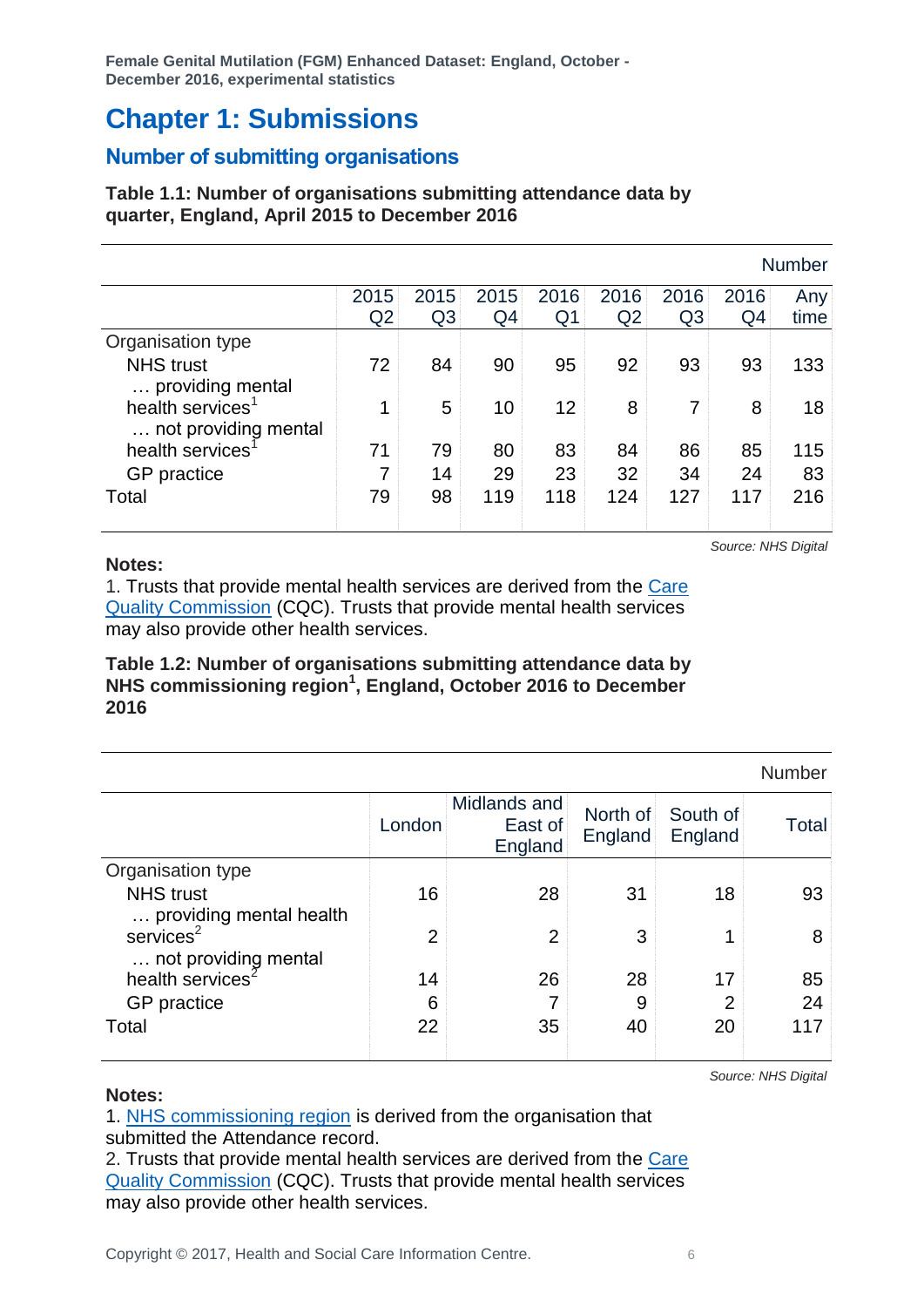### <span id="page-6-0"></span>**Number of attendances**

### **Table 1.3: Number of attendances by quarter, England, April 2015 to December 2016**

|                    |        | Number                                                     |
|--------------------|--------|------------------------------------------------------------|
|                    |        | Newly recorded <sup>1</sup> Total attendances <sup>2</sup> |
| Quarter            |        |                                                            |
| 2015 Q2            | 1,525  | 1,947                                                      |
| 2015 Q3            | 1,541  | 2,196                                                      |
| 2015 Q4            | 1,517  | 2,489                                                      |
| 2016 Q1            | 1,487  | 2,581                                                      |
| 2016 Q2            | 1,489  | 2,351                                                      |
| 2016 Q3            | 1,240  | 2,132                                                      |
| 2016 Q4            | 1,268  | 2,332                                                      |
| Total <sup>3</sup> | 10,067 | 16,028                                                     |
|                    |        |                                                            |

*Source: NHS Digital*

### **Table 1.4: Number of attendances by submitting organisation type, England, October 2016 to December 2016**

|                                                   |                       | <b>Number</b>            |
|---------------------------------------------------|-----------------------|--------------------------|
|                                                   | <b>Newly</b>          | Total                    |
|                                                   | Recorded <sup>1</sup> | Attendances <sup>2</sup> |
| Organisations <sup>4</sup>                        |                       |                          |
| <b>NHS trust</b>                                  | 1,232                 | 2,292                    |
| providing mental health services <sup>5</sup>     | 44                    | 58                       |
| not providing mental health services <sup>5</sup> | 1,188                 | 2,234                    |
| GP practice                                       | 36                    | 40                       |
| Total                                             | 1,268                 | 2,332                    |
|                                                   |                       |                          |

*Source: NHS Digital*

### **Notes:**

1. Women and girls first recorded in the FGM Enhanced Dataset during the reporting period. This will include those identified as having FGM and those having treatment for their FGM.

2. Women and girls may have one or more attendances in the stated period. This includes both newly recorded and previously recorded women and girls. An attendance will be when a woman or girl with FGM has had treatment for her FGM or given birth to a baby girl, or when FGM has been identified.

3. The total records in the FGM Enhanced Dataset includes records added after the initial report deadline for that quarter.

1,159 total attendances were recorded for 2015 Q2 by July 2015; 788 were added later. 1,971 total attendances were recorded for 2016 Q3 by October 2016; so far another 161 have been added.

4. The organisation that submitted the Attendance record.

5. Trusts that provide mental health services are derived from the [Care](http://www.cqc.org.uk/download/a-to-z/mh-imonitoring-feb-2016)  [Quality Commission](http://www.cqc.org.uk/download/a-to-z/mh-imonitoring-feb-2016) (CQC). Trusts that provide mental health services may also provide other health services.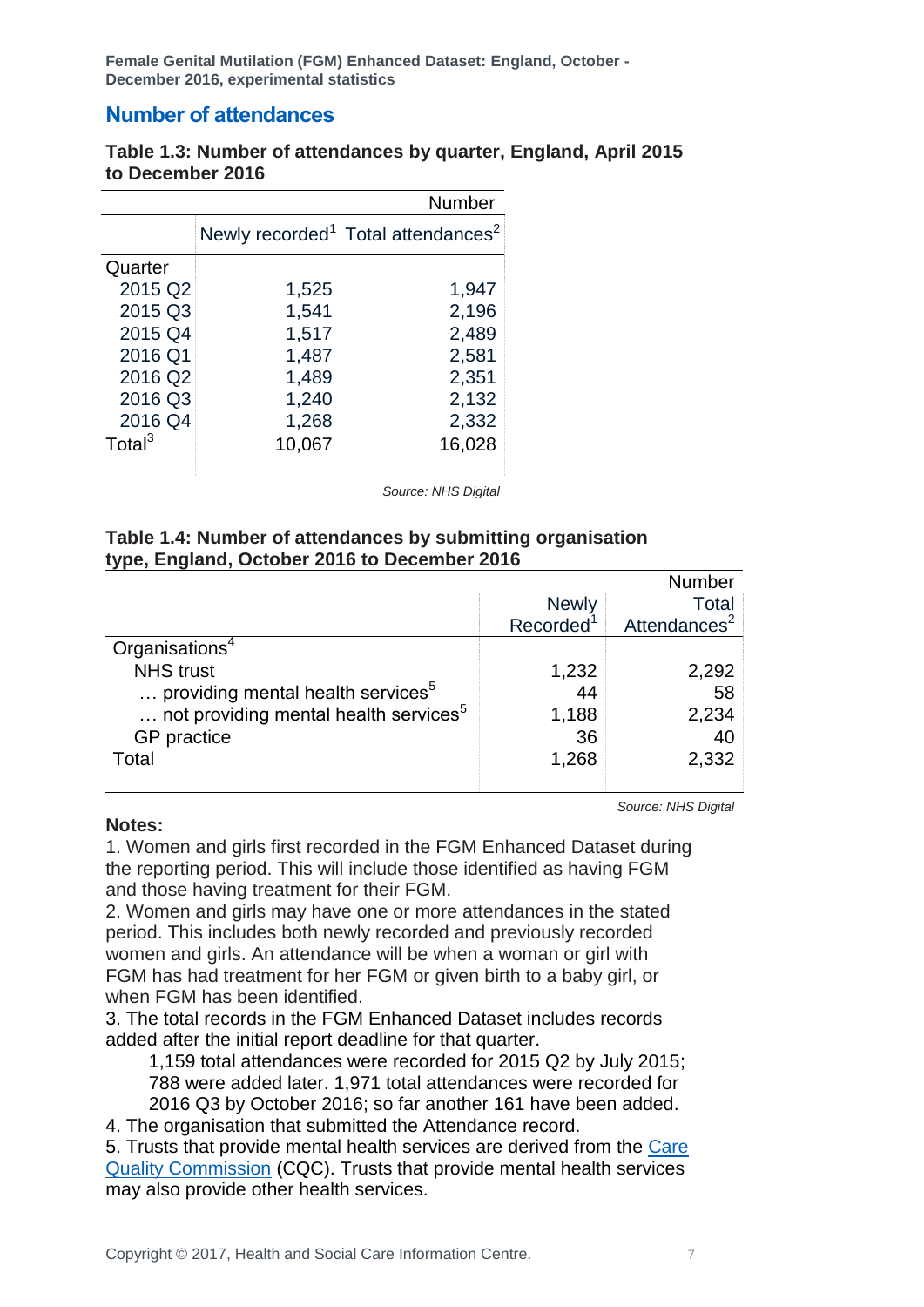### **Table 1.5: Number of attendances by NHS commissioning region<sup>1</sup> , England, October 2016 to December 2016**

|                                                                              |              |                                    |                     |                     | Number <sup>2</sup> |
|------------------------------------------------------------------------------|--------------|------------------------------------|---------------------|---------------------|---------------------|
|                                                                              | London       | Midlands and<br>East of<br>England | North of<br>England | South of<br>England | Total               |
| Attendances<br>Newly recorded <sup>3</sup><br>Total attendances <sup>4</sup> | 620<br>1,140 | 280<br>450                         | 260<br>385          | 110<br>360          | 1,268<br>2,332      |

### **Notes:**

*Source: NHS Digital*

1. [NHS commissioning region](http://www.england.nhs.uk/about/regional-area-teams/) is derived from the woman or girl's postcode of usual address, reverting to care provider or submitting organisation where unavailable.

2. National data has not been suppressed. Data below national level is suppressed: all numbers between 0 and 4 are obscured with an asterisk, and all other numbers are rounded to the nearest five.

3. Women and girls first recorded in the FGM Enhanced Dataset during the reporting period. This will include those identified as having FGM and those having treatment for their FGM.

4. Women and girls may have one or more attendances in the stated period. This includes both newly recorded and previously recorded women and girls. An attendance will be when a woman or girl with FGM has had treatment for her FGM or given birth to a baby girl, or when FGM has been identified.

### <span id="page-7-0"></span>**Chapter 2: Newly recorded women and girls, and total attendances**

The following chapter provides one page summaries of key FGM Enhanced Dataset (FGMED) variables split by NHS Commissioning Region (NHSCR).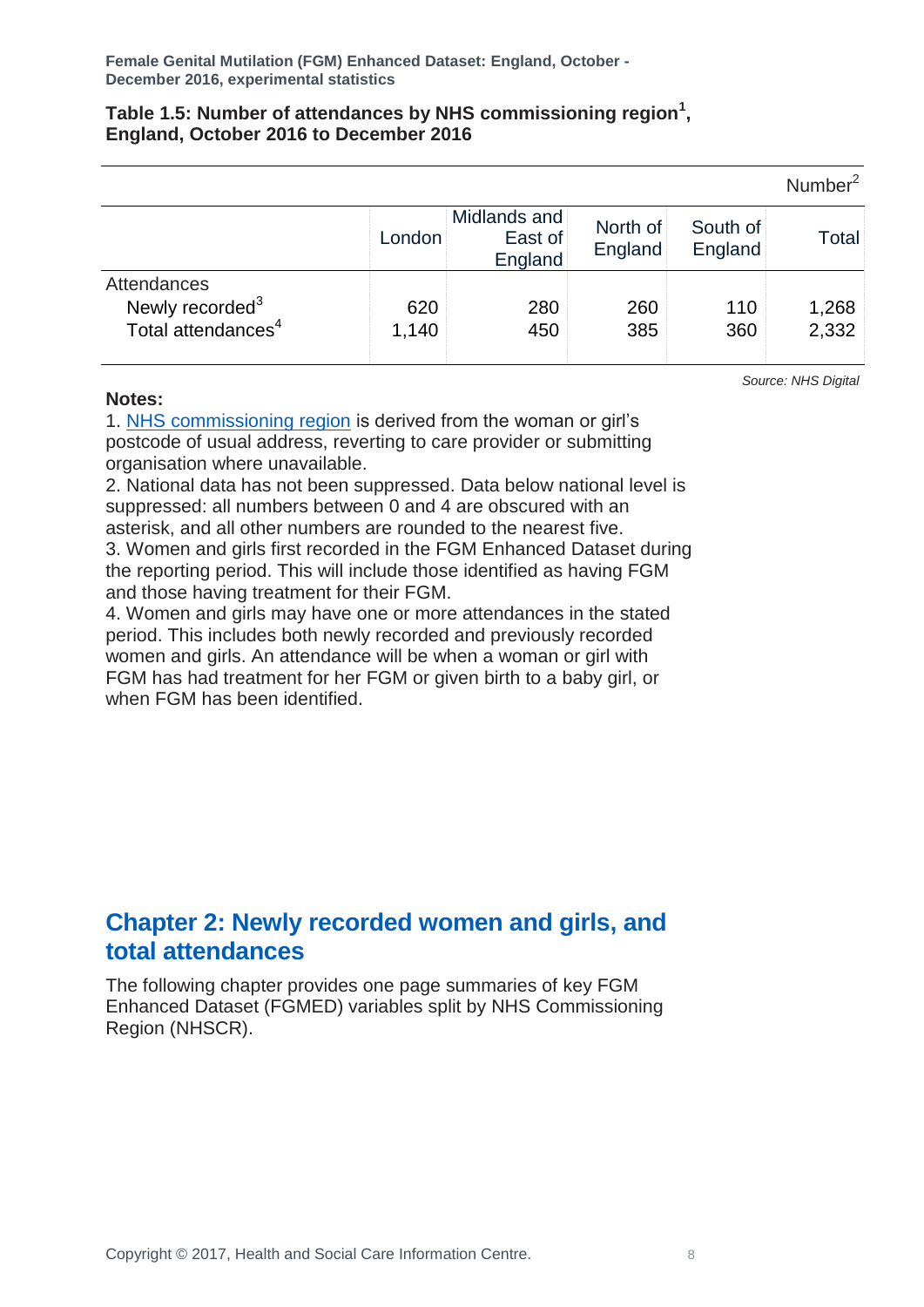### **FGM Type**

### [Definitions](#page-16-1) [Notes](#page-14-2)



### **Figure 2.1: Newly recorded<sup>1</sup> women and girls: by FGM type, England, October 2016 to December 2016**

<span id="page-8-0"></span>**Table 2.1: Newly recorded<sup>1</sup> women and girls: by FGM type, England, October 2016 to December 2016**

|                                   | <b>Caution! Only</b>         |               |                                  |                           |                  |                       |                  |                                            |       |                                              |
|-----------------------------------|------------------------------|---------------|----------------------------------|---------------------------|------------------|-----------------------|------------------|--------------------------------------------|-------|----------------------------------------------|
| Commissioning region <sup>2</sup> | Not<br>recorded <sup>4</sup> | nknown<br>ype | $\overline{\phantom{0}}$<br>Type | $\mathbf{\Omega}$<br>Type | $\infty$<br>Type | $\overline{4}$<br>ype | History<br>FGM T | ा<br>$\frac{1}{2}$<br>M<br>G<br>nfibu<br>⋒ | Total | 44%<br>of newly recorded<br>women and girls  |
| London                            | 5                            | 355           | 90                               | 60                        | 80               | $5\phantom{.0}$       | 20               | $\star$                                    | 620   | have a known <sup>5</sup> FGM                |
| Midlands and East of England      | 10                           | 120           | 45                               | 55                        | 25               | 20                    | 5                | $\star$                                    | 280   | type recorded.                               |
| North of England                  | 10                           | 145           | 30                               | 40                        | 20               | 15                    | $\star$          | $\star$                                    | 260   | Regionally, the                              |
| South of England                  | 5                            | 55            | 25                               | 10                        | 10 <sup>1</sup>  | $\star$               | $\star$          | $\star$                                    | 110   | proportion of known                          |
| Total                             | 31                           | 675           | 186                              | 166                       | 134              | 44                    | 27               | 5                                          | ,268  | values varies between<br>41 and 54 per cent. |

At commissioning region level, numbers 0 – 4 are represented by asterisks, and At commissioning region lever, numbers  $0 - 4$  are represented by asterisks, and<br>larger numbers are rounded to the nearest five. National data is not suppressed.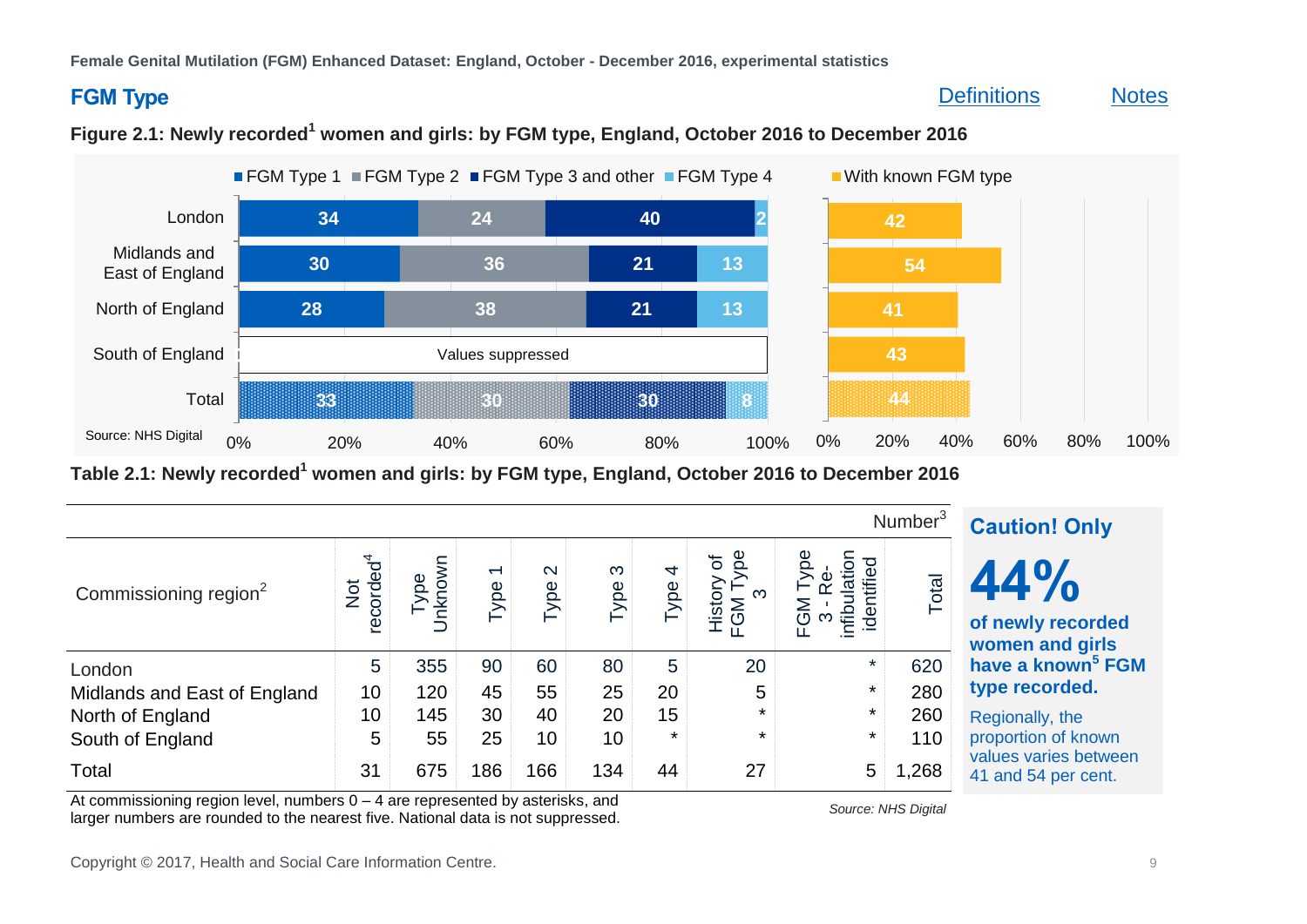### **Age at attendance**

### **[Notes](#page-14-3)**

### **Figure 2.2: Newly recorded<sup>1</sup> women and girls by age at attendance, England, October 2016 to December 2016**



<span id="page-9-0"></span>**Table 2.2: Newly recorded<sup>1</sup> women and girls: by age at attendance, England, October 2016 to December 2016**

|                                   |         |                                      |                     |          |          |          |                     |                      |        | Number <sup>3</sup> |
|-----------------------------------|---------|--------------------------------------|---------------------|----------|----------|----------|---------------------|----------------------|--------|---------------------|
| Commissioning region <sup>2</sup> | Unknown | $\frac{8}{10}$<br>Under <sup>4</sup> | 24<br>$\frac{8}{1}$ | 29<br>25 | 34<br>80 | 39<br>35 | 4<br>$\overline{4}$ | $\overline{4}$<br>45 | $-05$  | Total               |
| London                            | $\star$ | 15                                   | 65                  | 140      | 190      | 135      | 60                  | 10                   | 5      | 620                 |
| Midlands and East of England      | $\star$ | 5                                    | 40                  | 70       | 80       | 50       | 20                  | 5                    | *      | 280                 |
| North of England                  | $\star$ | 5                                    | 30                  | 80       | 80       | 35       | 15                  | 5                    | 5      | 260                 |
| South of England                  | $\star$ | $\star$                              | 15                  | 25       | 35       | 30       | $\star$             | $\star$              | $\ast$ | 110                 |
| Total                             | 4       | 25                                   | 150                 | 317      | 389      | 253      | 98                  | 18                   | 17     | 1,268               |

At commissioning region level, numbers 0 – 4 are represented by asterisks, and At commissioning region lever, numbers  $o - 4$  are represented by asterists, and<br>larger numbers are rounded to the nearest five. National data is not suppressed.

# **100% of newly recorded women and girls have a known<sup>5</sup> date of birth recorded.**

**Excellent! Almost**

More than three-fifths of the newly recorded cases of FGM involved women aged 30 and over at the time of their attendance.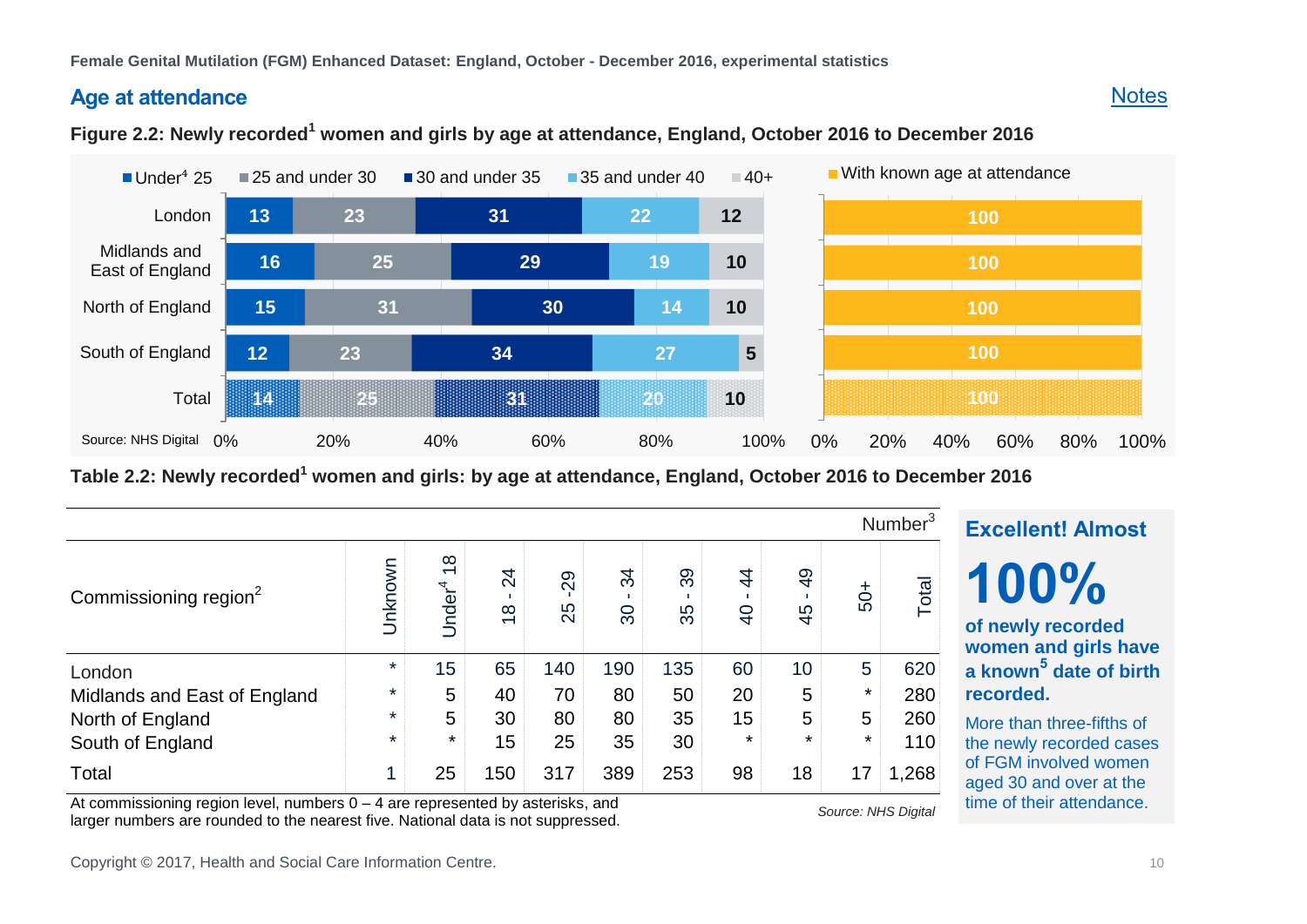### **Country of birth**

### **[Notes](#page-14-4)**



### **Figure 2.3: Newly recorded<sup>1</sup> women and girls by country of birth, England, October 2016 to December 2016**

<span id="page-10-0"></span>**Table 2.3: Newly recorded<sup>1</sup> women and girls by country of birth, England, October 2016 to December 2016**

|                                   |                              |                                                                   |                   |                    |                   |                     |                                     |                 |                      |                                   | Number <sup>3</sup> |
|-----------------------------------|------------------------------|-------------------------------------------------------------------|-------------------|--------------------|-------------------|---------------------|-------------------------------------|-----------------|----------------------|-----------------------------------|---------------------|
| Commissioning region <sup>2</sup> | recorded <sup>4</sup><br>Not | unknown <sup>5</sup><br>stated<br>$\overline{5}$<br>$\frac{1}{2}$ | Eastern<br>Africa | Northerr<br>Africa | Western<br>Africa | ত<br>Africa<br>Rest | ဖ<br>Kingdom <sup>6</sup><br>United | Western<br>Asia | 'ত<br>Rest c<br>Asia | Rest of the<br>world <sup>8</sup> | Total               |
| London                            | 295                          | 115                                                               | 165               | 10                 | 20                | $\ast$              | $\ast$                              | $\star$         | $\ast$               | $\star$                           | 620                 |
| Midlands and East of England      | 60                           | 30                                                                | 65                | 45                 | 40                | $\ast$              | 15                                  | 20              | $\star$              | $\star$                           | 280                 |
| North of England                  | 75                           | 50                                                                | 50                | 25                 | 40                | $\ast$              | 5                                   | 5               | $\star$              | $\star$                           | 260                 |
| South of England                  | 45                           | 5                                                                 | 20                | 5                  | 20                | $\ast$              | 5                                   | $\star$         | $\star$              | $\star$                           | 110                 |
| Total                             | 480                          | 203                                                               | 301               | 90                 | 117               | 4                   | 32                                  | 32              | 6                    | 3                                 | 1,268               |

At commissioning region level, numbers 0 – 4 are represented by asterisks, and At commissioning region lever, numbers  $0 - 4$  are represented by asterists, and<br>larger numbers are rounded to the nearest five. National data is not suppressed.

<span id="page-10-1"></span>

# **More than 46% two-fifths**

**of a known type, women and girls women and girls who were born in**<br>**the LIK** were result **the UK, were genital of the cases of FGM carried out on piercings<sup>6</sup> .**

regional provincial control in the control of the control of the control of the control of the control of the control of the control of the control of the control of the control of the control of the control of the control **Caution!** Only 46% of newly recorded women and girls have a known<sup>9</sup> country of birth.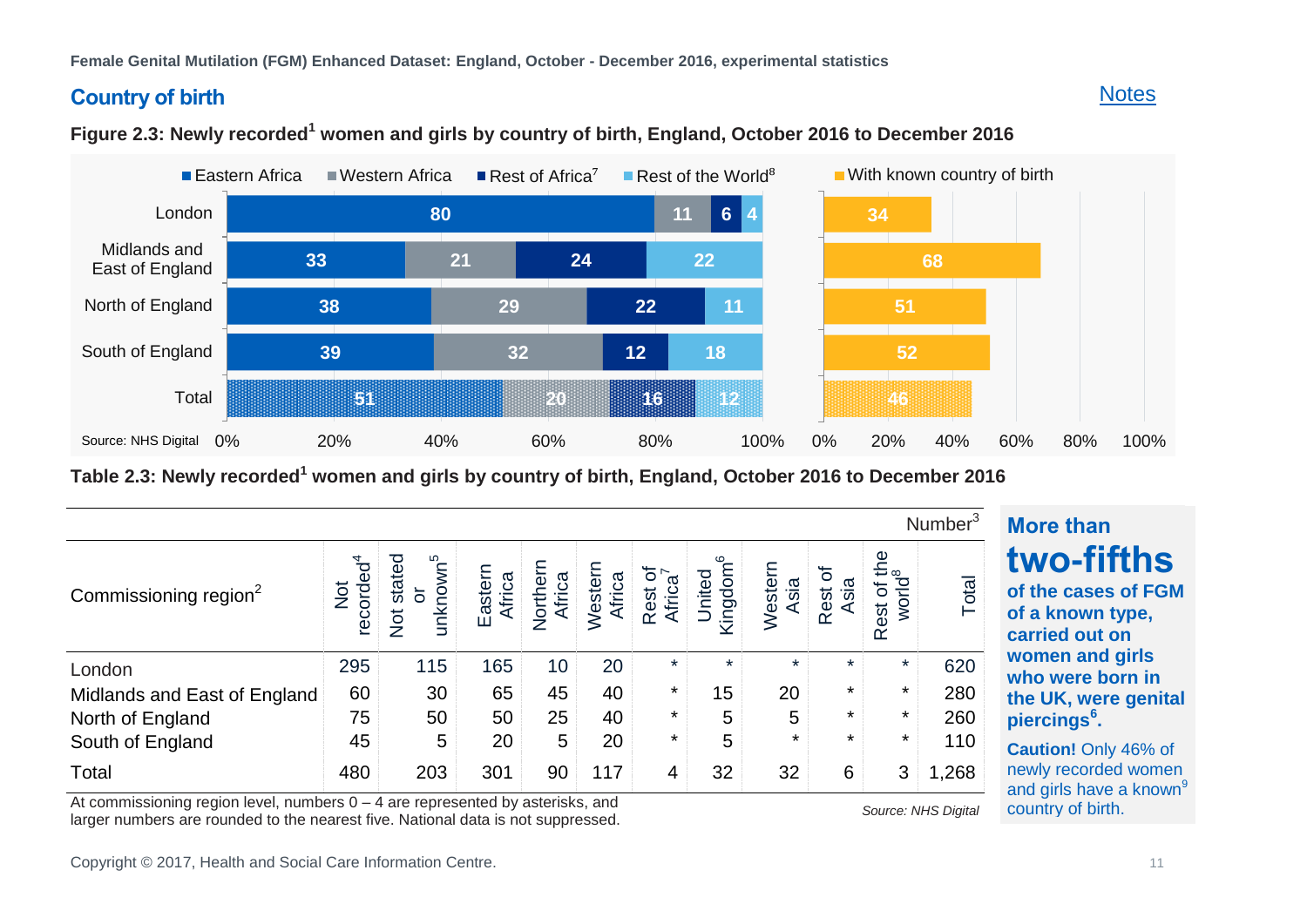### **Country where FGM was undertaken**

### **Figure 2.4: Newly recorded<sup>1</sup> women and girls by country where FGM was undertaken, England, October 2016 to December 2016**



<span id="page-11-0"></span>**Table 2.4: Newly recorded<sup>1</sup> women and girls by country where FGM was undertaken, England, October 2016 to December 2016**

|                                   |                                        |                                                       |                   |                    |                   |                                |                                |                 |                                      | Number <sup>3</sup> |
|-----------------------------------|----------------------------------------|-------------------------------------------------------|-------------------|--------------------|-------------------|--------------------------------|--------------------------------|-----------------|--------------------------------------|---------------------|
| Commissioning region <sup>2</sup> | recorded <sup>4</sup><br>$\frac{1}{2}$ | unknown <sup>5</sup><br>stated<br>or<br>$\frac{1}{2}$ | Eastern<br>Africa | Northerr<br>Africa | Western<br>Africa | Rest of<br>Africa <sup>7</sup> | United<br>Kingdom <sup>6</sup> | Western<br>Asia | or the<br>world <sup>8</sup><br>Rest | Total               |
| London                            | 365                                    | 130                                                   | 105               | 5                  | 15                | $\star$                        | $\star$                        | $\star$         | $\star$                              | 620                 |
| Midlands and East of England      | 80                                     | 115                                                   | 30                | 20                 | 20                | $\star$                        | 5                              | $\star$         | $\star$                              | 280                 |
| North of England                  | 55                                     | 110                                                   | 30                | 25                 | 30                | $\star$                        | $\star$                        | $\star$         | $\star$                              | 260                 |
| South of England                  | 55                                     | 20                                                    | 15                | $\star$            | 10                | $\star$                        | $\star$                        | $\star$         | $\ast$                               | 110                 |
| Total                             | 556                                    | 376                                                   | 174               | 53                 | 78                | 2                              | 14                             | 8               | 7                                    | 1,268               |

At commissioning region level, numbers 0 – 4 are represented by asterisks, and larger numbers are rounded to the nearest five. National data is not suppressed. <span id="page-11-1"></span>*Source: NHS Digital*

# **More than**

**[Notes](#page-15-0)** 

five-sixths **of a known type, that were carried out in the UK, were genital**  $\mu$  **piercings**<sup>6</sup>. **of the cases of FGM** 

**Caution!** Only 26% of newly recorded women and girls have a known<sup>9</sup> country of birth recorded.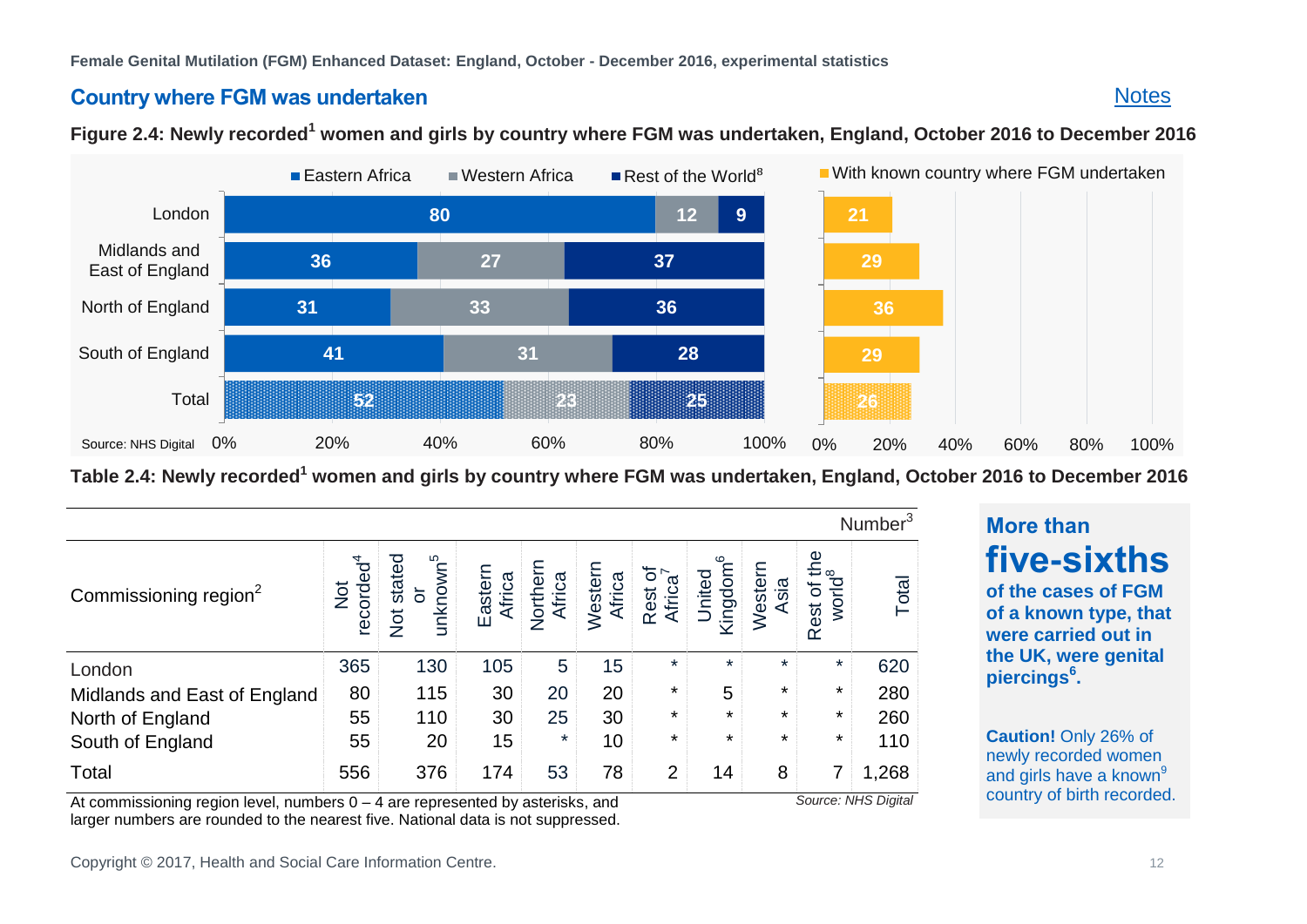### **Treatment function**

### [Definitions](#page-17-0) [Notes](#page-15-1)



#### **50 0 46 39 59 37 36 49 29 6 9 7 3 7 9 5 9** Values suppressed 0% 20% 40% 60% 80% 100% Total South of England North of England Midlands and East of England London Midwifery Service Obstetrics Gynaecology Other Specialty<sup>6</sup> Source: NHS Digital **57 39 72 86 46** 0% 20% 40% 60% 80% 100% **With known treatment function**

### **Figure 2.5: Total attendances<sup>1</sup> by treatment function, England, October 2016 to December 2016**

<span id="page-12-0"></span>**Table 2.5: Total attendances<sup>1</sup> by treatment function, England, October 2016 to December 2016**

|                                   | <b>Caution! Only</b>         |                     |            |                 |                            |                                |            |                   |       |                                                          |
|-----------------------------------|------------------------------|---------------------|------------|-----------------|----------------------------|--------------------------------|------------|-------------------|-------|----------------------------------------------------------|
| Commissioning region <sup>2</sup> | Not<br>recorded <sup>4</sup> | Service<br>Midwifer | Obstetrics | Gynae<br>cology | ⇇<br>Reh<br>$\subset$<br>œ | ပ<br>ರ<br>æ<br>Spe<br>$\Omega$ | <b>Ned</b> | Other<br>$\Omega$ | Total | 57%<br>of total attendances<br>have a known <sup>'</sup> |
| London                            | 615                          | 310                 | 155        | 20              | 35                         | $\star$                        | $\ast$     | 10                | 1,140 | treatment function<br>area recorded.                     |
| Midlands and East of England      | 65                           | 150                 | 190        | 25              | $\star$                    | 5                              | 5          | 5                 | 450   | Regionally, the                                          |
| North of England                  | 105                          | 130                 | 100        | 25              | $\star$                    | 15                             | $\star$    | 5                 | 385   | proportion of known                                      |
| South of England                  | 220                          | 80                  | 50         | 10              | $\star$                    | $\star$                        | $\star$    | $\star$           | 360   | values varies between                                    |
| Total                             | 1,002                        | 671                 | 492        | 79              | 36                         | 20                             | 6          | 26                | 2,332 | 39 and 86 per cent.                                      |

At commissioning region level, numbers 0 – 4 are represented by asterisks, and At commissioning region lever, numbers  $0 - 4$  are represented by asteristic, and<br>larger numbers are rounded to the nearest five. National data is not suppressed.

Copyright © 2017, Health and Social Care Information Centre. 13<br>
13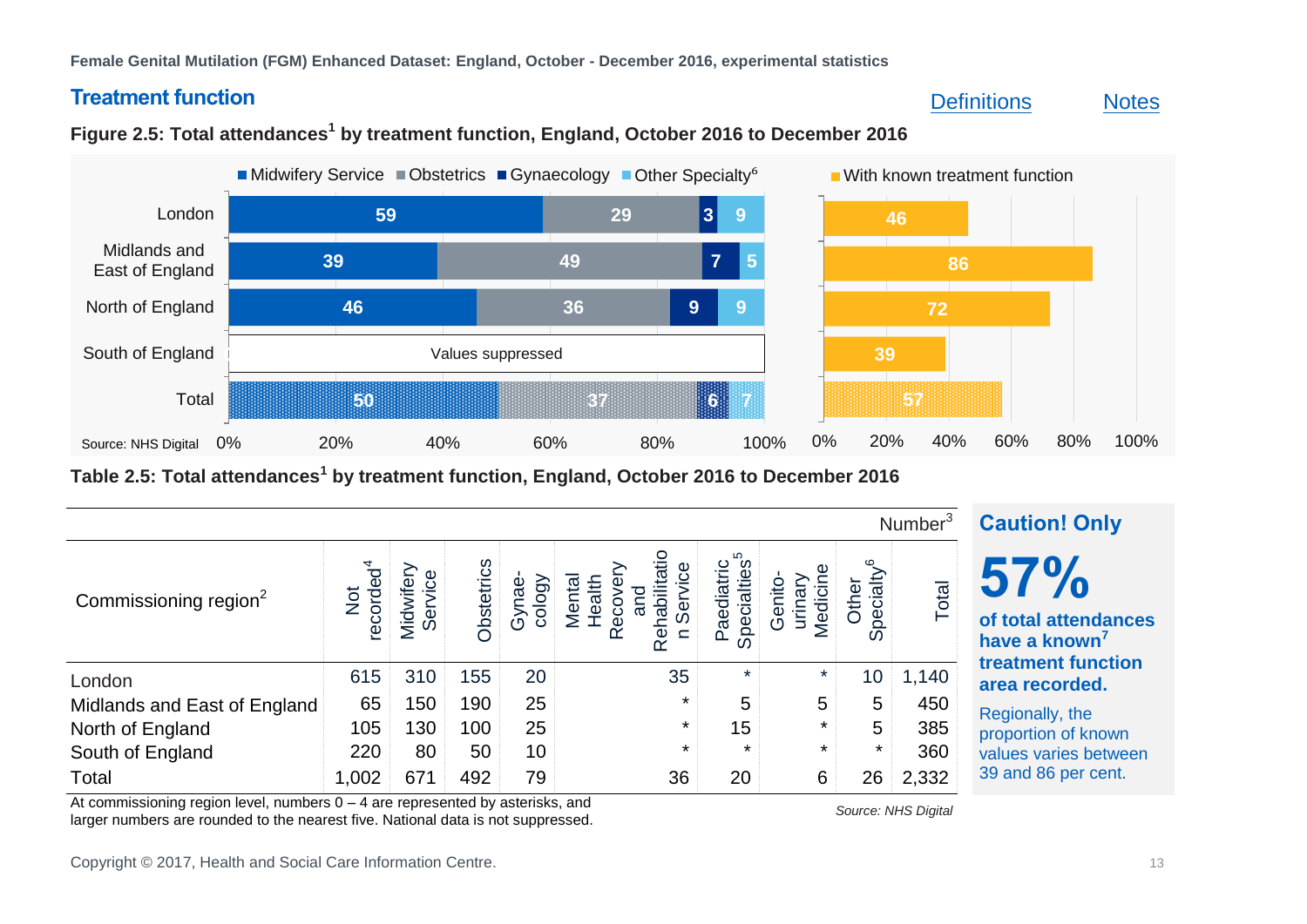### **Deinfibulation**

### [Definitions](#page-17-1) [Notes](#page-16-2)



### **Figure 2.6: Total attendances<sup>1</sup> by deinfibulation status, England, October 2016 to December 2016**

<span id="page-13-0"></span>**Table 2.6: Total attendances<sup>1</sup> by deinfibulation status, England, October 2016 to December 2016**

|                                   |                              |         |               | Number <sup>3</sup> |
|-----------------------------------|------------------------------|---------|---------------|---------------------|
| Commissioning region <sup>2</sup> | recorded <sup>4</sup><br>Not | Yes     | $\frac{1}{2}$ | Total               |
| London                            | 915                          | 20      | 205           | 1,140               |
| Midlands and East of England      | 145                          | 10      | 290           | 450                 |
| North of England                  | 145                          | 5       | 230           | 385                 |
| South of England                  | 275                          | $\star$ | 75            | 360                 |
| Total                             | 1,486                        | 41      | 805           | 2,332               |

At commissioning region level, numbers  $0 - 4$  are represented by asterisks, and larger numbers are rounded to the nearest five. National data is not suppressed. *Source: NHS Digital*

### **Caution! Only**

**36%**

**of total attendances have a known<sup>5</sup> deinfibulation status recorded.**

Regionally, the proportion of known values varies between 20 and 67 per cent.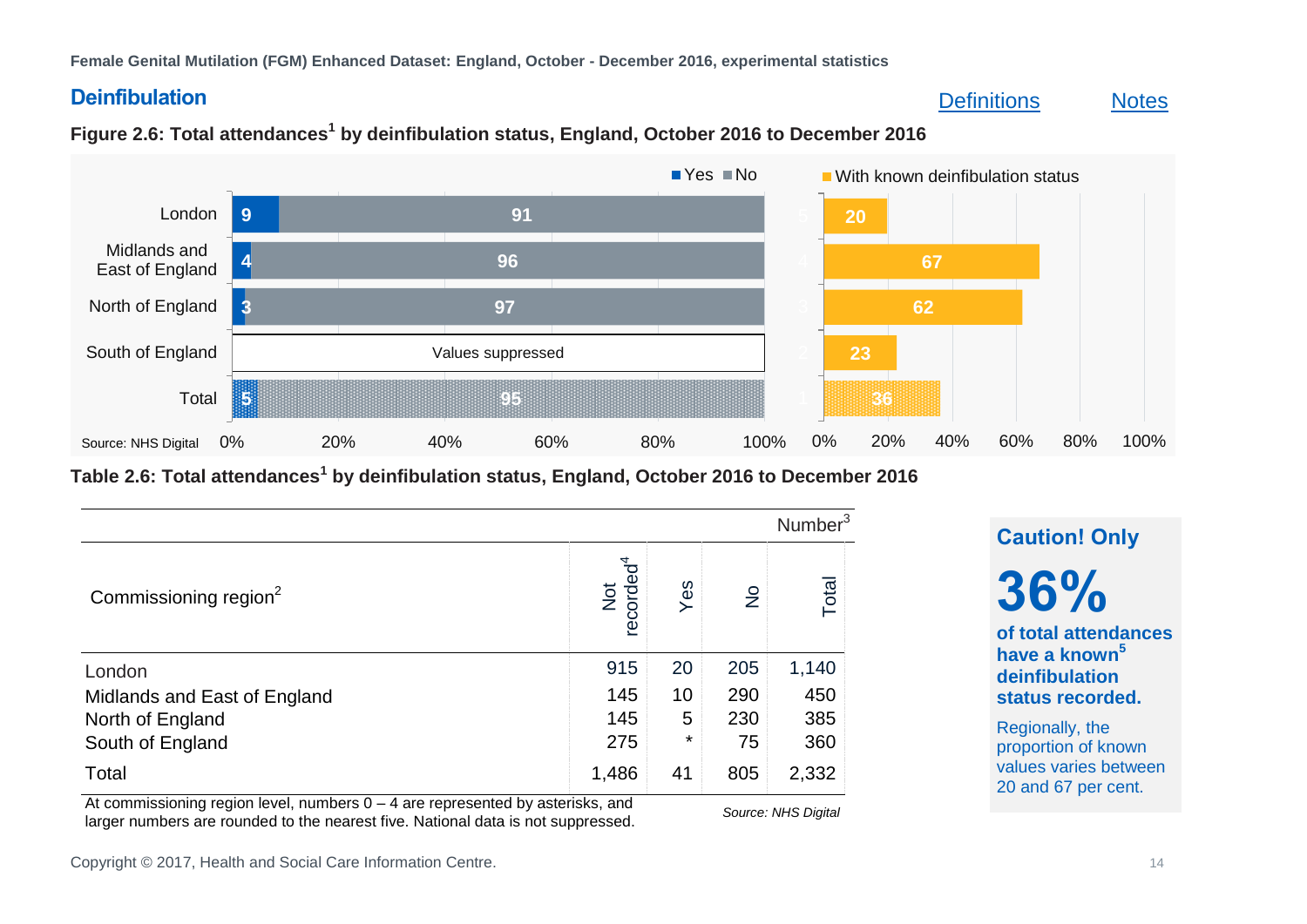# <span id="page-14-3"></span><span id="page-14-2"></span><span id="page-14-0"></span>**Chapter 3: Reference**

### <span id="page-14-1"></span>**Notes**

### **FGM Type [\(back\)](#page-8-0)**

- 1. Women and girls first recorded in the FGM Enhanced Dataset during the reporting period. This will include those identified as having FGM.
- 2. Commissioning region is derived from the patient's postcode of usual address, reverting to care provider or submitting organisation where unavailable.
- 3. National data has not been suppressed. Data below national level is suppressed: all numbers between 0 and 4 are obscured with an asterisk, and all other numbers are rounded to the nearest five.
- 4. The 'Not recorded' category includes all cases where no value was returned for this data item.
- 5. The 'Known' category excludes FGM Type Unknown and all cases where no value was returned for this data item.

### <span id="page-14-4"></span>**Age at attendance [\(back\)](#page-9-0)**

- 1. Women and girls first recorded in the FGM Enhanced Dataset during the reporting period. This will include those identified as having FGM.
- 2. Commissioning region is derived from the patient's postcode of usual address, reverting to care provider or submitting organisation where unavailable.
- 3. National data has not been suppressed. Data below national level is suppressed: all numbers between 0 and 4 are obscured with an asterisk, and all other numbers are rounded to the nearest five.
- 4. When a woman with FGM has given birth to a baby girl, the baby should not be recorded in the dataset unless the baby girl has also been identified with FGM. We are aware that babies have been recorded in the dataset in error, and are working with the effected organisations to delete these records.
- 5. The 'Known' category excludes all cases where no valid date of birth was returned for this data item.

### **Country of birth [\(back\)](#page-10-0)**

- 1. Women and girls first recorded in the FGM Enhanced Dataset during the reporting period. This will include those identified as having FGM.
- 2. Commissioning region is derived from the patient's postcode of usual address, reverting to care provider or submitting organisation where unavailable.
- 3. National data has not been suppressed. Data below national level is suppressed: all numbers between 0 and 4 are obscured with an asterisk, and all other numbers are rounded to the nearest five.
- 4. The 'Not recorded' category includes all cases where no value was returned for this data item.
- 6. The 'Not stated or unknown' category includes all cases where a value was returned stating that this data item was unknown.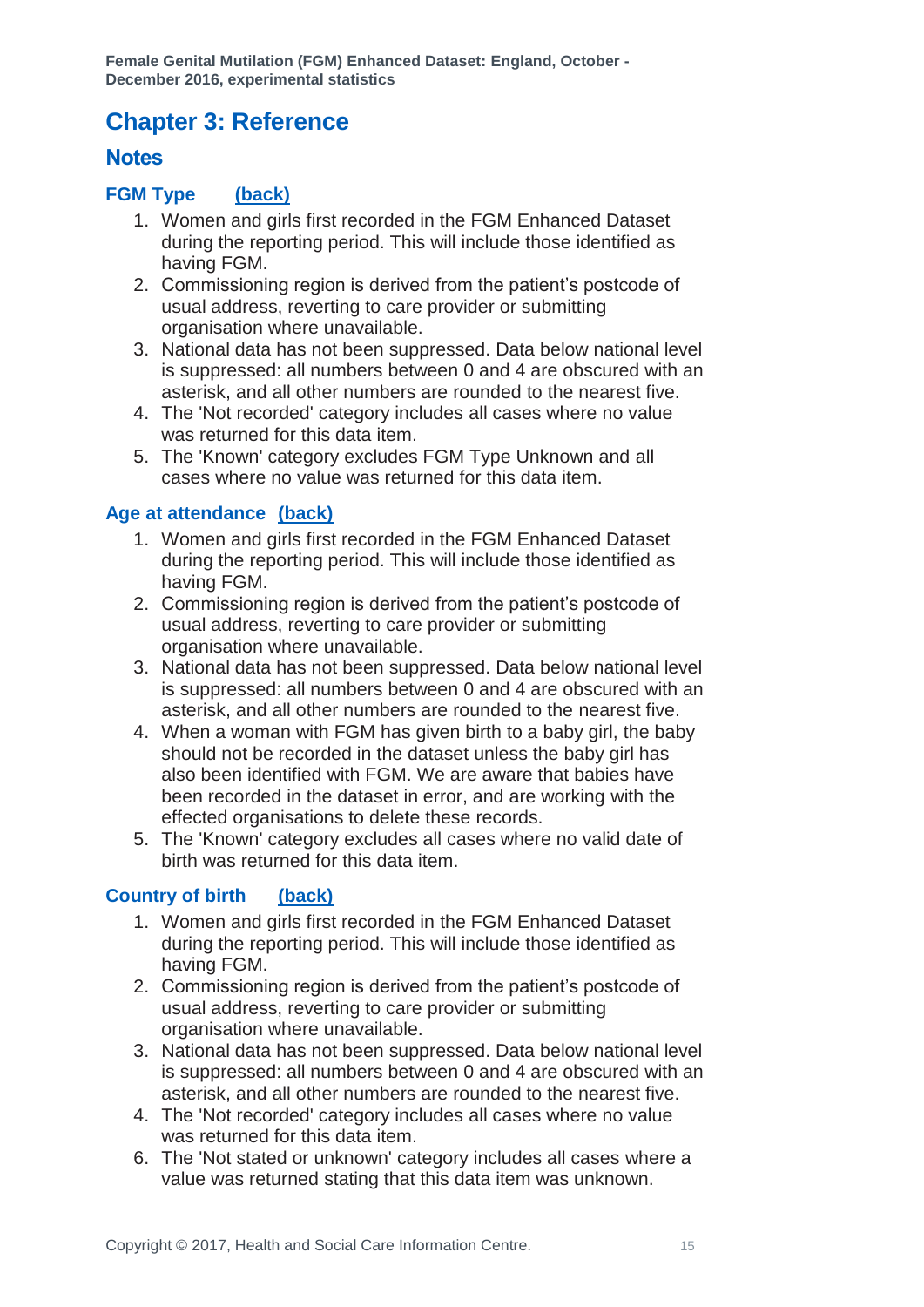- <span id="page-15-0"></span>7. Of those women and girls with a known FGM type who were born in the UK, more than 40 per cent were reported with [FGM Type 4](#page-17-2)  - [Piercing.](#page-17-2)
- 8. In Figure 2.3 'Rest of Africa' includes all cases where the recorded country of birth is in Northern, Middle and Southern Africa; and in Table 2.3 includes all those in Middle and Southern Africa, according to the UNSD regional mappings.
- 9. In Figure 2.3 'Rest of the World' includes all cases where the recorded country of birth is outside Africa, and in Table 2.3 includes all those outside of Africa, Asia and the United Kingdom, according to the UNSD regional mappings.
- 10.The 'Known' category excludes all cases where the country of birth was reported as not stated or unknown, and cases where no value has been returned for this data item.

### **Country where FGM undertaken** [\(back\)](#page-10-1)

- 1. Women and girls first recorded in the FGM Enhanced Dataset during the reporting period. This will include those identified as having FGM.
- 2. Commissioning region is derived from the patient's postcode of usual address, reverting to care provider or submitting organisation where unavailable.
- 3. National data has not been suppressed. Data below national level is suppressed: all numbers between 0 and 4 are obscured with an asterisk, and all other numbers are rounded to the nearest five.
- 4. The 'Not recorded' category includes all cases where no value was returned for this data item.
- <span id="page-15-1"></span>5. The 'Not stated or unknown' category includes all cases where a value was returned stating that this data item was unknown.
- 6. Of those women and girls with a known FGM type whose FGM was undertaken in the UK, more than 85 per cent were reported with [FGM Type 4 –](#page-17-2) Piercing.
- 7. In Table 2.4 'Rest of Africa' includes all cases where the recorded country where FGM was undertaken is in Middle and Southern Africa, according to the UNSD regional mappings.
- 8. In Figure 2.4 'Rest of the World' includes all cases where FGM is known to have been undertaken outside Eastern and Western Africa, and in Table 2.4 includes all those from outside of Africa, Western Asia and the United Kingdom, according to the UNSD regional mappings.
- 9. The 'Known' category excludes all cases where the country where FGM was undertaken was reported as not stated or unknown, and cases where no value has been returned for this data item.

### **Treatment function [\(back\)](#page-11-1)**

- 1. Women and girls may have one or more attendance during the reporting period. An attendance will be when a woman or girl with FGM has had treatment for her FGM or given birth to a baby girl, or when FGM has been identified.
- 2. Commissioning region is derived from the patient's postcode of usual address, reverting to care provider or submitting organisation where unavailable.

Copyright © 2017, Health and Social Care Information Centre. 16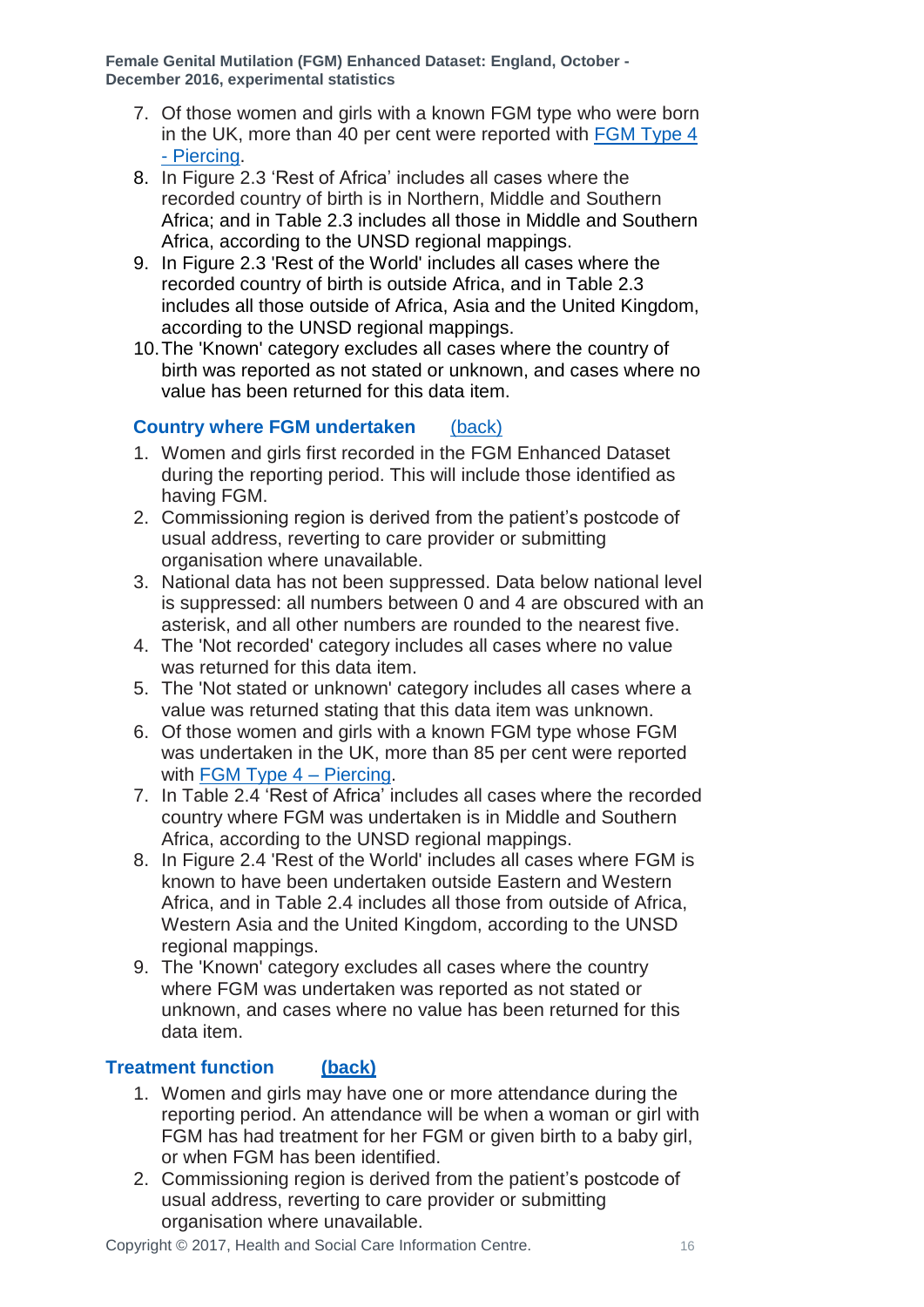- <span id="page-16-2"></span>3. National data has not been suppressed. Data below national level is suppressed: all numbers between 0 and 4 are obscured with an asterisk, and all other numbers are rounded to the nearest five.
- 4. The 'Not recorded' category includes all cases where no value was returned for this data item.
- 5. In Table 2.5 'Paediatric Specialties' includes all cases where the recorded treatment function is one of well babies, paediatrics or community paediatrics.
- 6. In Figure 2.5 'Other Specialty' includes all cases where the recorded treatment function is not obstetrics, gynaecology, or the midwifery service, and in Table 2.5 it includes all cases where the recorded treatment function is not one of midwifery service, obstetrics, gynaecology, mental health recovery and rehabilitation service, well babies, paediatrics, genitourinary medicine or community paediatrics.
- 7. The 'Known' category excludes all cases where no value was returned for this data item.

### <span id="page-16-1"></span>**Deinfibulation [\(back\)](#page-13-0)**

- 1. Women and girls may have one or more attendance during the reporting period. An attendance will be when a woman or girl with FGM has had treatment for her FGM or given birth to a baby girl, or when FGM has been identified.
- 2. Commissioning region is derived from the patient's postcode of usual address, reverting to care provider or submitting organisation where unavailable.
- 3. National data has not been suppressed. Data below national level is suppressed: all numbers between 0 and 4 are obscured with an asterisk, and all other numbers are rounded to the nearest five.
- 4. The 'Not recorded' category includes all cases where no value was returned for this data item.
- 5. The 'Known' category excludes all cases where no value was returned for this data item.

### <span id="page-16-0"></span>**Definitions**

### **FGM Type [\(back\)](#page-8-0)**

The FGM types defined by the [World Health Organisation](http://www.who.int/topics/female_genital_mutilation/en/) and used in the FGM Enhanced Dataset are:

- **Type 1**: Partial or total removal of the clitoris and/or the prepuce (clitoridectomy).
- **Type 2**: Partial or total removal of the clitoris and the labia minora, with or without excision of the labia majora (excision).
- **Type 3**: Narrowing of the vaginal orifice with creation of a covering seal by cutting and appositioning the labia minora and/or the labia majora, with or without excision of the clitoris (infibulation).
- **History of Type 3**: Current state where a woman or girl had FGM Type 3, but has since been deinfibulated.
- **Type 3 – Reinfibulation identified**: Current state where a woman or girl has been closed previously, opened and is currently closed again.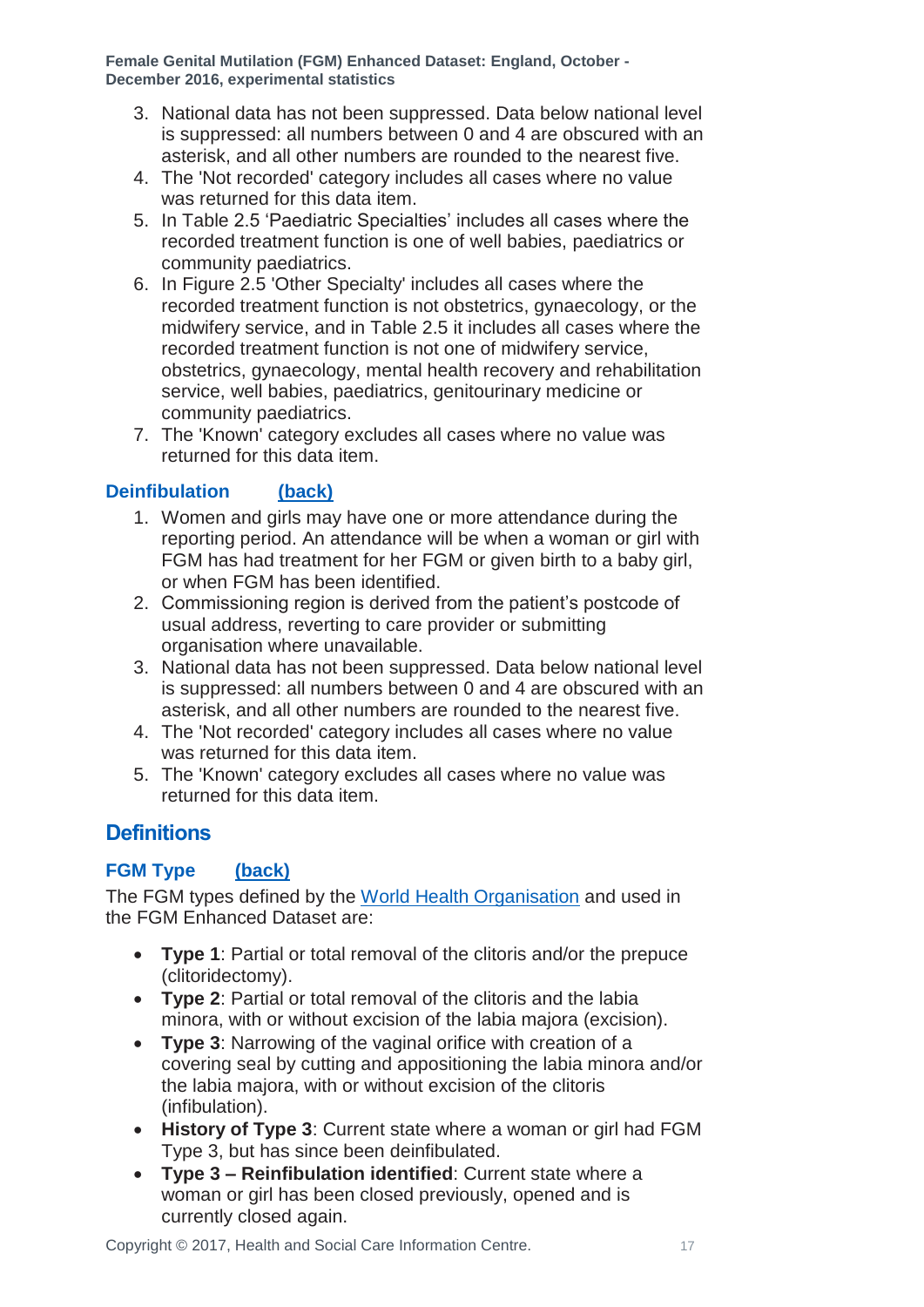- <span id="page-17-0"></span> **Type 4**: All other harmful procedures to the female genitalia for non-medical purposes, including pricking, piercing, incising, scraping and cauterization.
- **Unknown:** When the FGM category could not be ascertained. It is acknowledged that even for experienced healthcare workers who frequently see women and girls with FGM it can still often be difficult to determine the type of FGM that had been undertaken.

### <span id="page-17-2"></span>**Are piercings included?**

 **Yes.** While adult women may choose to have genital piercings, in some communities girls are forced to have them. The World Health Organisation currently defines all female genital piercings as a form of FGM. The data item FGM Type 4 Qualifier allows users to specify that the FGM was a piercing. Genital piercings are classed as FGM Type 4 - Piercing.

### **Treatment function [\(back\)](#page-11-1)**

Common [treatment functions](http://www.datadictionary.nhs.uk/data_dictionary/attributes/t/tran/treatment_function_code_de.asp?shownav=0) associated with the identification and treatment of FGM include:

- <span id="page-17-1"></span> **Midwifery Service**: health services run by midwives to care for women during pregnancy, childbirth and in the postpartum period following childbirth. Midwives typically oversee low risk pregnancies.
- **Obstetrics**: medical services run by doctors that specialise in the care of women during pregnancy, childbirth and in the postpartum period following childbirth. Obstetricians typically oversee more risky pregnancies, including surgical interventions.
- **Mental Health Recovery and Rehabilitation Service**: specialist services that support people with longer term mental health problems, with a focus on rehabilitation and recovery.
- **Gynaecology**: the branch of medicine that specialises in the health and maintenance of the female reproductive systems (vagina, uterus and ovaries) and breasts.
- **Genitourinary Medicine:** relates to the care of people's sexual health; offering information, screening, advice and treatment for sexually transmitted infections, including HIV infection.

### **Deinfibulation [\(back\)](#page-13-0)**

- **Infibulation** or **FGM Type 3** is the narrowing of the vaginal orifice with creation of a covering seal by cutting and appositioning the labia minora and/or the labia majora, with or without excision of the clitoris.
- **Deinfibulation** is the surgical procedure to open up the closed vagina of a woman or girl with FGM Type 3. Deinfibulation is often undertaken to facilitate delivery during childbirth.
- **Reinfibulation** is where a woman or girl has been closed previously (infibulated), opened (deinfibulated) and is currently closed again (reinfibulated).